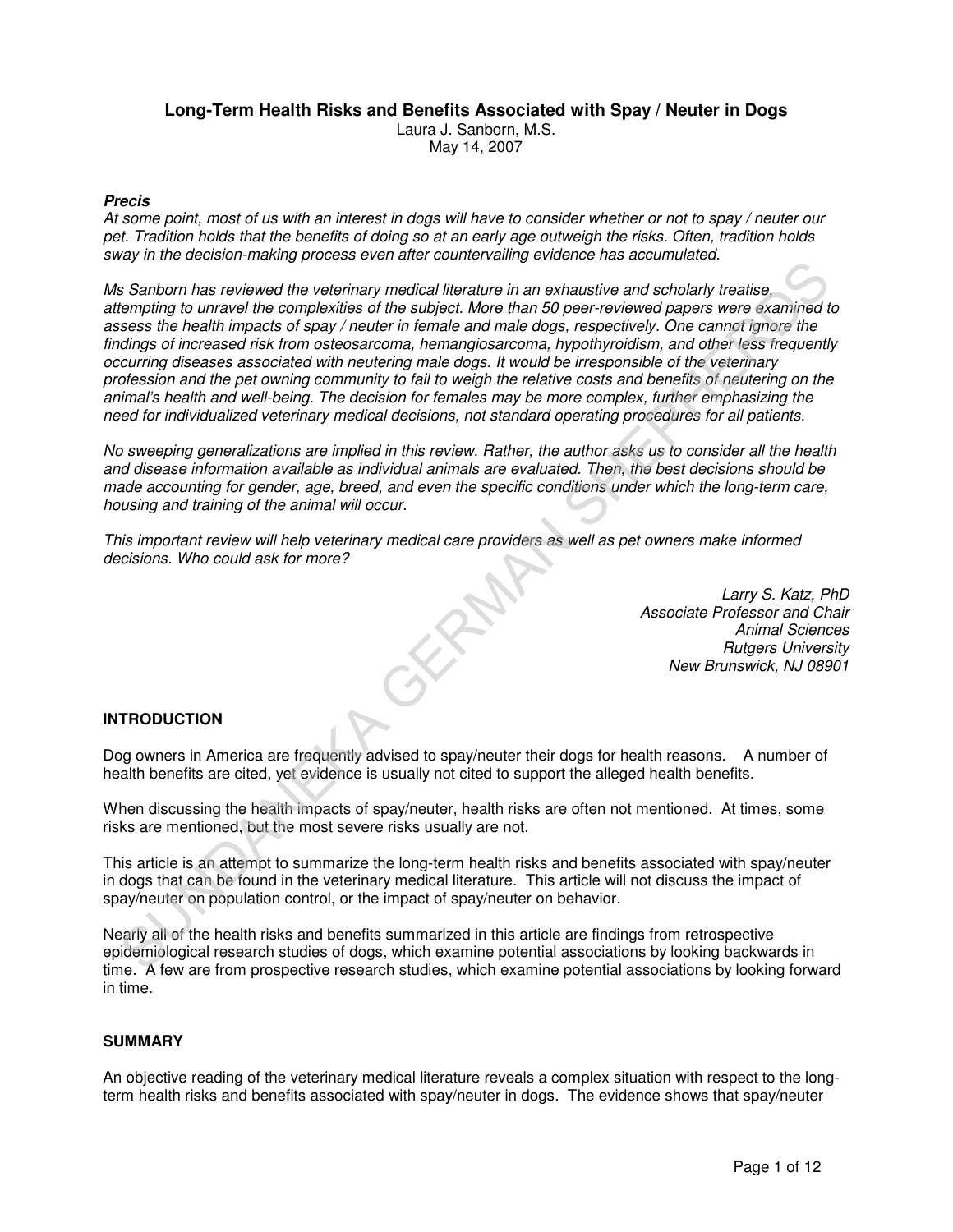correlates with both positive AND adverse health effects in dogs. It also suggests how much we really do not yet understand about this subject.

On balance, it appears that no compelling case can be made for neutering most male dogs, especially immature male dogs, in order to prevent future health problems. The number of health problems associated with neutering may exceed the associated health benefits in most cases.

On the positive side, neutering male dogs

- eliminates the small risk (probably <1%) of dying from testicular cancer
- reduces the risk of non-cancerous prostate disorders
- reduces the risk of perianal fistulas
- may possibly reduce the risk of diabetes (data inconclusive)

On the negative side, neutering male dogs

- if done before 1 year of age, significantly increases the risk of osteosarcoma (bone cancer); this is a common cancer in medium/large and larger breeds with a poor prognosis.
- increases the risk of cardiac hemangiosarcoma by a factor of 1.6
- triples the risk of hypothyroidism
- increases the risk of progressive geriatric cognitive impairment
- triples the risk of obesity, a common health problem in dogs with many associated health problems
- quadruples the small risk  $(<0.6%)$  of prostate cancer
- doubles the small risk  $\left\langle \langle 1\% \rangle \right\rangle$  of urinary tract cancers
- increases the risk of orthopedic disorders
- increases the risk of adverse reactions to vaccinations

For female dogs, the situation is more complex. The number of health benefits associated with spaying may exceed the associated health problems in some (not all) cases. On balance, whether spaying improves the odds of overall good health or degrades them probably depends on the age of the female dog and the relative risk of various diseases in the different breeds. • reduces the risk of non-ancercous provision is discussed for the reduces the risk of particular may possibly reduce the risk of diabetes (data inconclusive)<br>
the negative side, neutrino mane does<br>
if done before 1 year o

On the positive side, spaying female dogs

- if done before 2.5 years of age, greatly reduces the risk of mammary tumors, the most common malignant tumors in female dogs
- nearly eliminates the risk of pyometra, which otherwise would affect about 23% of intact female dogs; pyometra kills about 1% of intact female dogs
- reduces the risk of perianal fistulas
- removes the very small risk (≤0.5%) from uterine, cervical, and ovarian tumors

On the negative side, spaying female dogs

- if done before 1 year of age, significantly increases the risk of osteosarcoma (bone cancer); this is a common cancer in larger breeds with a poor prognosis
- increases the risk of splenic hemangiosarcoma by a factor of 2.2 and cardiac hemangiosarcoma by a factor of >5; this is a common cancer and major cause of death in some breeds
- triples the risk of hypothyroidism
- increases the risk of obesity by a factor of 1.6-2, a common health problem in dogs with many associated health problems
- causes urinary "spay incontinence" in 4-20% of female dogs
- increases the risk of persistent or recurring urinary tract infections by a factor of 3-4
- increases the risk of recessed vulva, vaginal dermatitis, and vaginitis, especially for female dogs spayed before puberty
- doubles the small risk  $(<1%)$  of urinary tract tumors
- increases the risk of orthopedic disorders
- increases the risk of adverse reactions to vaccinations

One thing is clear – much of the spay/neuter information that is available to the public is unbalanced and contains claims that are exaggerated or unsupported by evidence. Rather than helping to educate pet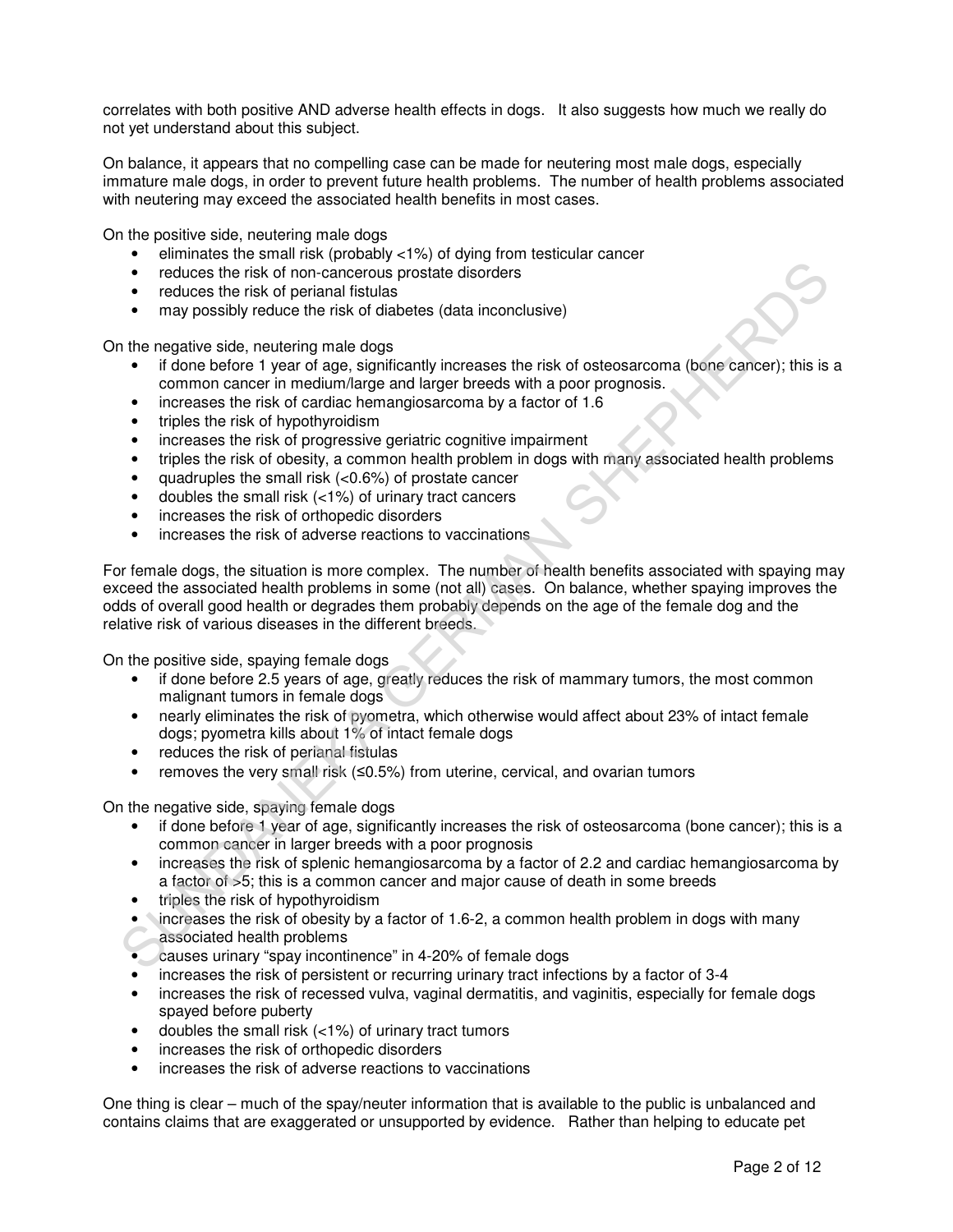owners, much of it has contributed to common misunderstandings about the health risks and benefits associated of spay/neuter in dogs.

The traditional spay/neuter age of six months as well as the modern practice of pediatric spay/neuter appear to predispose dogs to health risks that could otherwise be avoided by waiting until the dog is physically mature, or perhaps in the case of many male dogs, foregoing it altogether unless medically necessary.

The balance of long-term health risks and benefits of spay/neuter will vary from one dog to the next. Breed, age, and gender are variables that must be taken into consideration in conjunction with non-medical factors for each individual dog. Across-the-board recommendations for all pet dogs do not appear to be supportable from findings in the veterinary medical literature.

# **FINDINGS FROM STUDIES**

This section summarizes the diseases or conditions that have been studied with respect to spay/neuter in dogs.

### **Complications from Spay/Neuter Surgery**

All surgery incurs some risk of complications, including adverse reactions to anesthesia, hemorrhage, inflammation, infection, etc. Complications include only immediate and near term impacts that are clearly linked to the surgery, not to longer term impacts that can only be assessed by research studies.

At one veterinary teaching hospital where complications were tracked, the rates of intraoperative, postoperative and total complications were 6.3%, 14.1% and 20.6%, respectively as a result of spaying female dogs<sup>1</sup>. Other studies found a rate of total complications from spaying of 17.7%<sup>2</sup> and 23%<sup>3</sup>. A study of Canadian veterinary private practitioners found complication rates of 22% and 19% for spaying female dogs and neutering male dogs, respectively $4$ . reach individual dog. Across the board recommendations for all pet dogs do not appear to be<br>proportable from findings in the veterinary medical literature.<br>
NDINGS FROM STUDIES<br>
is eaction summarizes the diseases or condit

Serious complications such as infections, abscesses, rupture of the surgical wound, and chewed out sutures were reported at a 1- 4% frequency, with spay and castration surgeries accounting for 90% and 10% of these complications, respectively.<sup>4</sup>

The death rate due to complications from spay/neuter is low, at around 0.1%<sup>2</sup>.

### **Prostate Cancer**

Much of the spay/neuter information available to the public asserts that neutering will reduce or eliminate the risk that male dogs develop prostate cancer. This would not be an unreasonable assumption, given that prostate cancer in humans is linked to testosterone. But the evidence in dogs does not support this claim. In fact, the strongest evidence suggests just the opposite.

There have been several conflicting epidemiological studies over the years that found either an increased risk or a decreased risk of prostate cancer in neutered dogs. These studies did not utilize control populations, rendering these results at best difficult to interpret. This may partially explain the conflicting results.

More recently, two retrospective studies were conducted that did utilize control populations. One of these studies involved a dog population in Europe<sup>5</sup> and the other involved a dog population in America<sup>6</sup>. Both studies found that neutered male dogs have a four times *higher* risk of prostate cancer than intact dogs.

Based on their results, the researchers suggest a cause-and-effect relationship: "this suggests that castration does not initiate the development of prostatic carcinoma in the dog, but does favor tumor progression"<sup>5</sup> and also "Our study found that most canine prostate cancers are of ductal/urothelial origin….The relatively low incidence of prostate cancer in intact dogs may suggest that testicular hormones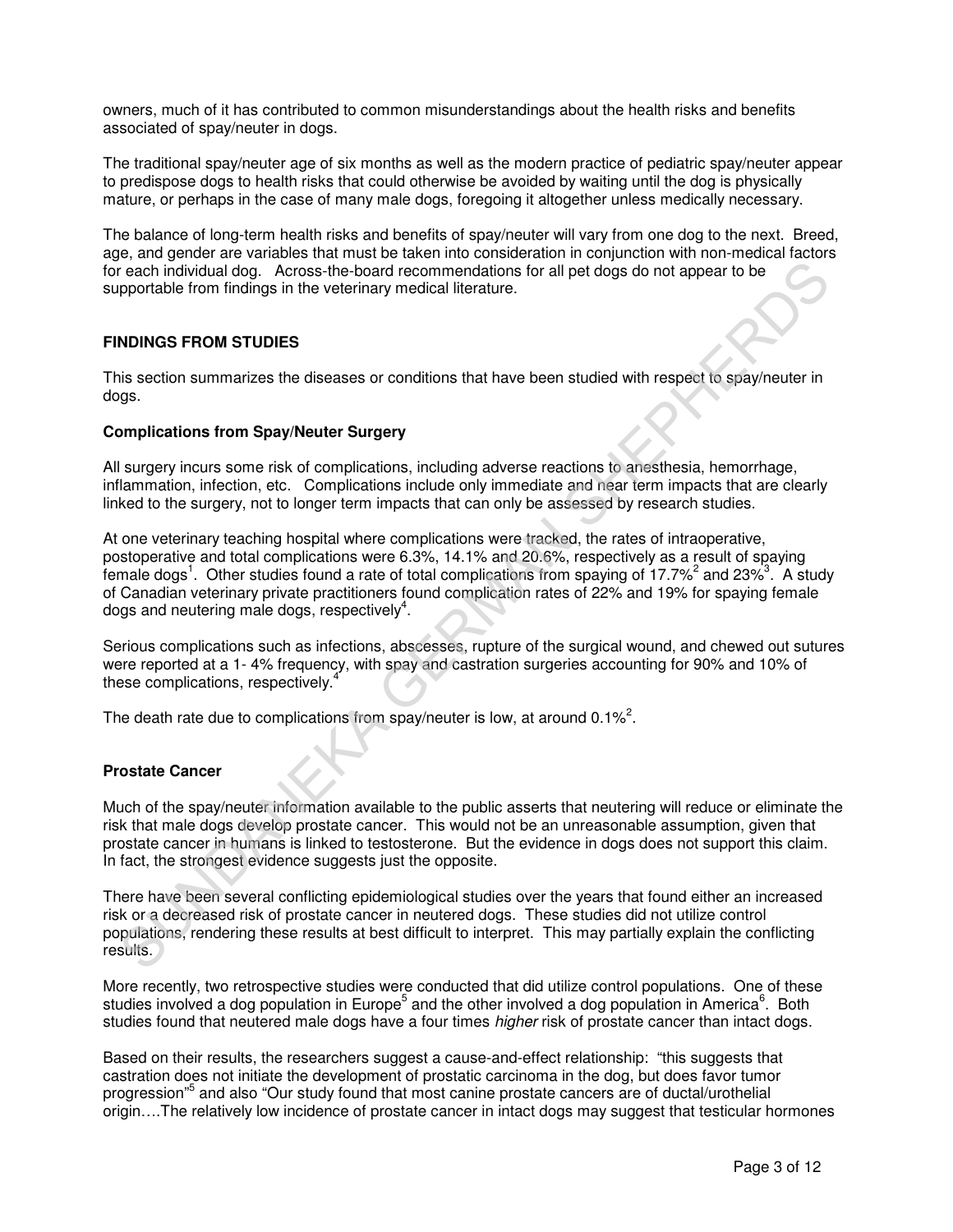are in fact protective against ductal/urothelial prostatic carcinoma, or may have indirect effects on cancer development by changing the environment in the prostate."<sup>6</sup>

This needs to be put in perspective. Unlike the situation in humans, prostate cancer is uncommon in dogs. Given an incidence of prostate cancer in dogs of less than 0.6% from necropsy studies<sup>7</sup>, it is difficult to see that the risk of prostate cancer should factor heavily into most neutering decisions. There is evidence for an increased risk of prostate cancer in at least one breed (Bouviers)<sup>5</sup>, though very little data so far to guide us in regards to other breeds.

### **Testicular Cancer**

Since the testicles are removed with neutering, castration removes any risk of testicular cancer (assuming the castration is done before cancer develops). This needs to be compared to the risk of testicular cancer in intact dogs.

Testicular tumors are not uncommon in older intact dogs, with a reported incidence of 7%<sup>8</sup>. However, the prognosis for treating testicular tumors is very good owing to a low rate of metastasis<sup>9</sup>, so testicular cancer is an uncommon cause of death in intact dogs. For example, in a Purdue University breed health survey of Golden Retrievers<sup>10</sup>, deaths due to testicular cancer were sufficiently infrequent that they did not appear on list of significant causes of "Years of Potential Life Lost for Veterinary Confirmed Cause of Death" even though 40% of GR males were intact. Furthermore, the GRs who were treated for testicular tumors had a 90.9% cure rate. This agrees well with other work that found 6-14% rates of metastasis for testicular tumors in dogs $^{11}$ . **ssticular Cancer**<br>
sticular Cancer<br>
the testicles are removed with neutering, castration removes any risk of testicular cancer (assuming<br>
castration is done before cancer develops). This needs to be compared to the risk o

The high cure rate of testicular tumors combined with their frequency suggests that fewer than 1% of intact male dogs will die of testicular cancer.

In summary, though it may be the most common reason why many advocate neutering young male dogs, the risk from life threatening testicular cancer is sufficiently low that neutering most male dogs to prevent it is difficult to justify.

An exception might be bilateral or unilateral cryptorchids, as testicles that are retained in the abdomen are 13.6 times more likely to develop tumors than descended testicles<sup>12</sup> and it is also more difficult to detect tumors in undescended testicles by routine physical examination.

# **Osteosarcoma (Bone Cancer)**

A multi-breed case-control study of the risk factors for osteosarcoma found that spay/neutered dogs (males or females) had twice the risk of developing osteosarcoma as did intact dogs $^{13}$ .

This risk was further studied in Rottweilers, a breed with a relatively high risk of osteosarcoma. This retrospective cohort study broke the risk down by age at spay/neuter, and found that the elevated risk of osteosarcoma is associated with spay/neuter of young dogs<sup>14</sup>. Rottweilers spayed/neutered before one year of age were 3.8 (males) or 3.1 (females) times more likely to develop osteosarcoma than intact dogs. Indeed, the combination of breed risk and early spay/neuter meant that Rottweilers spayed/neutered before one year of age had a 28.4% (males) and 25.1% (females) risk of developing osteosarcoma. These results are consistent with the earlier multi-breed study<sup>13</sup> but have an advantage of assessing risk as a function of age at neuter. A logical conclusion derived from combining the findings of these two studies is that spay/neuter of dogs before 1 year of age is associated with a significantly increased risk of osteosarcoma.

The researchers suggest a cause-and-effect relationship, as sex hormones are known to influence the maintenance of skeletal structure and mass, and also because their findings showed an inverse relationship between time of exposure to sex hormones and risk of osteosarcoma.<sup>14</sup>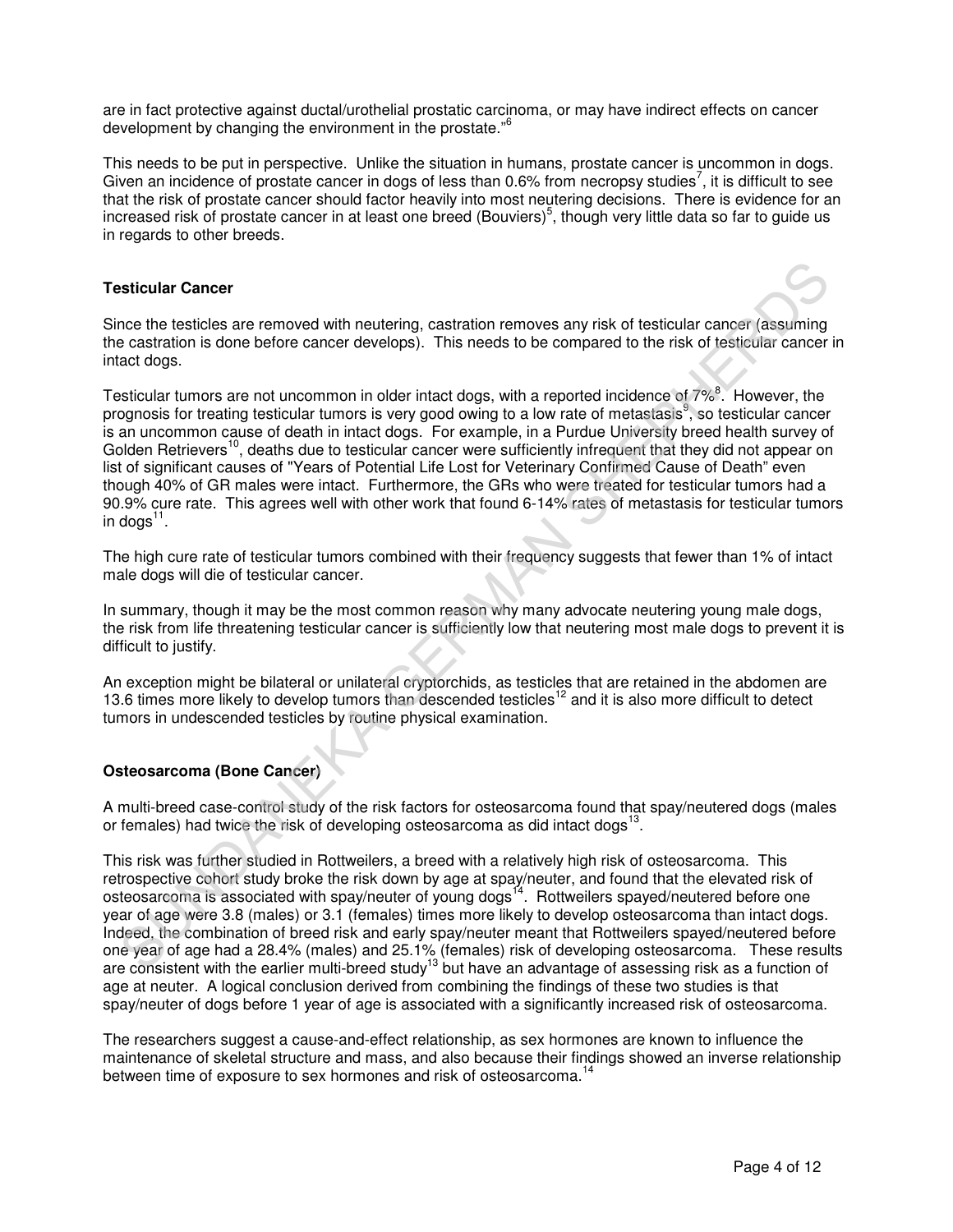The risk of osteosarcoma increases with increasing breed size and especially height<sup>13</sup>. It is a common cause of death in medium/large, large, and giant breeds. Osteosarcoma is the third most common cause of death in Golden Retrievers<sup>10</sup> and is even more common in larger breeds<sup>13</sup>.

Given the poor prognosis of osteosarcoma and its frequency in many breeds, spay/neuter of immature dogs in the medium/large, large, and giant breeds is apparently associated with a significant and elevated risk of death due to osteosarcoma.

# **Mammary Cancer (Breast Cancer)**

Mammary tumors are by far the most common tumors in intact female dogs, constituting some 53% of all malignant tumors in female dogs in a study of dogs in Norway<sup>15</sup> where spaying is much less common than in the USA.

50-60% of mammary tumors are malignant, for which there is a significant risk of metastasis<sup>16</sup>. Mammary tumors in dogs have been found to have estrogen receptors<sup>17</sup>, and the published research<sup>18</sup> shows that the relative risk (odds ratio) that a female will develop mammary cancer compared to the risk in intact females is dependent on how many estrus cycles she experiences:

| # of estrus cycles before spay | <b>Odds Ratio</b> |
|--------------------------------|-------------------|
| None                           | 0.005             |
|                                | 0.08              |
| 2 or more                      | 0.26              |
| Intact                         | 1.00              |

The same data when categorized differently showed that the relative risk (odds ratio) that females will develop mammary cancer compared to the risk in intact females indicated that:

| Age at Spaying   | <b>Odds Ratio</b>                                        |
|------------------|----------------------------------------------------------|
| $\leq$ 29 months | 0.06                                                     |
| $\geq$ 30 months | 0.40 (not statistically significant at the P<0.05 level) |
| Intact           | 1.00                                                     |

Please note that these are RELATIVE risks. This study has been referenced elsewhere many times but the results have often been misrepresented as absolute risks.

A similar reduction in breast cancer risk was found for women under the age of 40 who lost their estrogen production due to "artificial menopause"<sup>19</sup> and breast cancer in humans is known to be estrogen activated.

Mammary cancer was found to be the 10<sup>th</sup> most common cause of years of lost life in Golden Retrievers, even though 86% of female GRs were spayed, at a median age of  $3.4$  yrs<sup>10</sup>. Considering that the female subset accounts for almost all mammary cancer cases, it probably would rank at about the  $5<sup>th</sup>$  most common cause of years of lost life in female GRs. It would rank higher still if more female GRs had been kept intact up to 30 months of age. **ammary Cancer (Breast Cancer)**<br>
allignant turnors are by far the most common turnors in interaformance dogs, constituting some 53% of all<br>
allignant turnors in lenst ledge in a study of dogs in Norway<sup>19</sup> where spaying is

Boxers, cocker spaniels, English Springer spaniels, and dachshunds are breeds at high risk of mammary tumors<sup>15</sup>. A population of mostly intact female Boxers was found to have a 40% chance of developing mammary cancer between the ages of 6-12 years of age<sup>15</sup>. There are some indications that purebred dogs may be at higher risk than mixed breed dogs, and purebred dogs with high inbreeding coefficients may be at higher risk than those with low inbreeding coefficients<sup>20</sup>. More investigation is required to determine if these are significant.

In summary, spaying female dogs significantly reduces the risk of mammary cancer (a common cancer), and the fewer estrus cycles experienced at least up to 30 months of age, the lower the risk will be.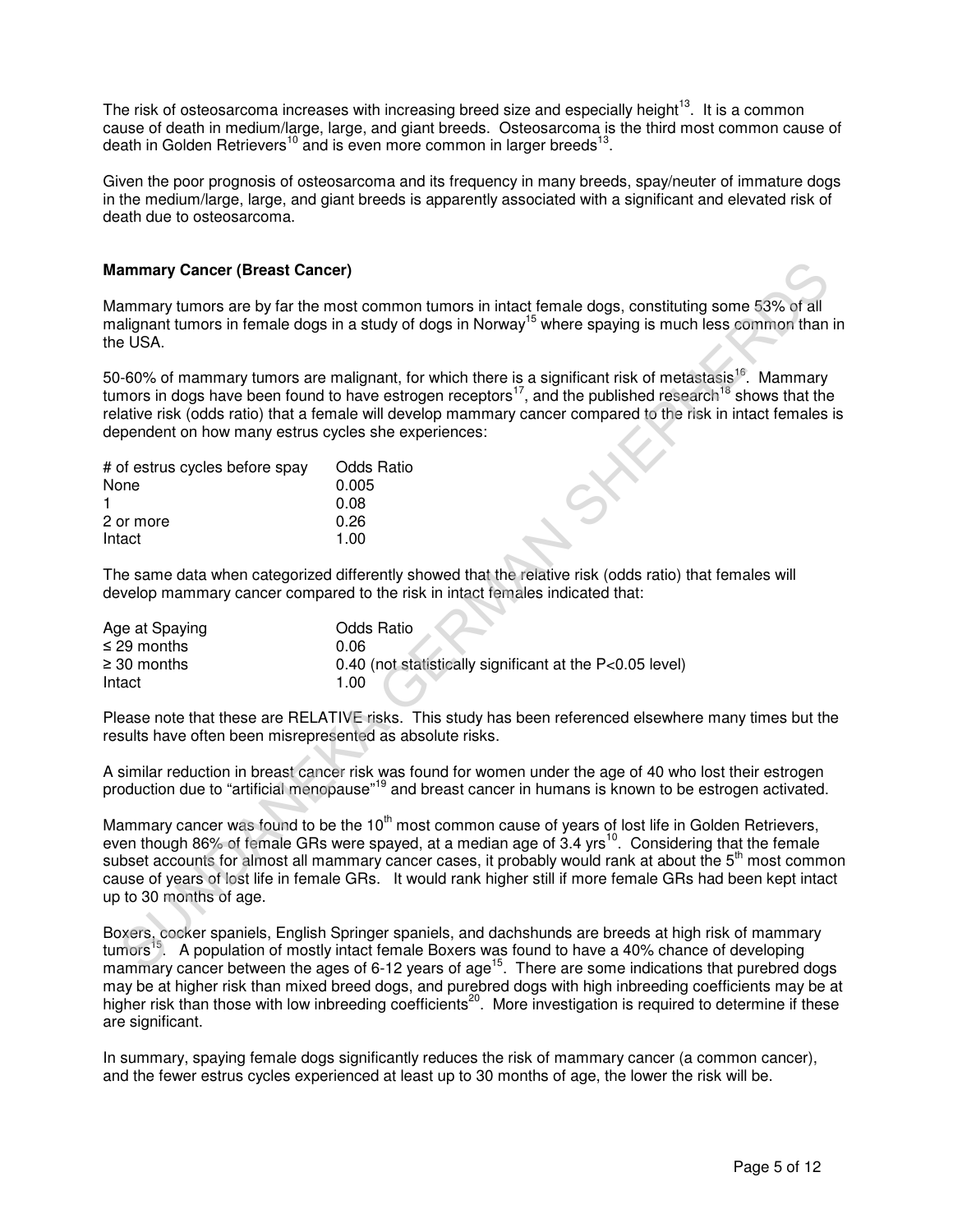# **Female Reproductive Tract Cancer (Uterine, Cervical, and Ovarian Cancers)**

Uterine/cervical tumors are rare in dogs, constituting just 0.3% of tumors in dogs<sup>21</sup>.

Spaying will remove the risk of ovarian tumors, but the risk is only 0.5% $^{22}$ .

While spaying will remove the risk of reproductive tract tumors, it is unlikely that surgery can be justified to prevent the risks of uterine, cervical, and ovarian cancers as the risks are so low.

#### **Urinary Tract Cancer (Bladder and Urethra Cancers)**

An age-matched retrospective study found that spay/neuter dogs were two times more likely to develop lower urinary tract tumors (bladder or urethra) compared to intact dogs<sup>23</sup>. These tumors are nearly always malignant, but are infrequent, accounting for less than 1% of canine tumors. So this risk is unlikely to weigh heavily on spay/neuter decisions. rinary Tract Cancer (Bladder and Urethra Cancers)<br>
age-matched retrospective study found that spay/neuter dogs were two times more likely to develop<br>
over urinary tract tumors (bladder or urethra) compared to intact dogs<sup>2</sup>

Airedales, Beagles, and Scottish Terriers are at elevated risk for urinary tract cancer while German Shepherds have a lower than average risk $^{23}$ .

#### **Hemangiosarcoma**

Hemangiosarcoma is a common cancer in dogs. It is a major cause of death in some breeds, such as Salukis, French Bulldogs, Irish Water Spaniels, Flat Coated Retrievers, Golden Retrievers, Boxers, Afghan Hounds, English Setters, Scottish Terriesr, Boston Terriers, Bulldogs, and German Shepherd Dogs<sup>24</sup>.

In an aged-matched case controlled study, spayed females were found to have a 2.2 times higher risk of splenic hemangiosarcoma compared to intact females $^{24}$ .

A retrospective study of cardiac hemangiosarcoma risk factors found a >5 times greater risk in spayed female dogs compared to intact female dogs and a 1.6 times higher risk in neutered male dogs compared to intact male dogs.<sup>25</sup> The authors suggest a protective effect of sex hormones against hemangiosarcoma, especially in females.

In breeds where hermangiosarcoma is an important cause of death, the increased risk associated with spay/neuter is likely one that should factor into decisions on whether or when to sterilize a dog.

### **Hypothyroidism**

Spay/neuter in dogs was found to be correlated with a three fold increased risk of hypothyroidism compared to intact dogs.  $26$ .

The researchers suggest a cause-and-effect relationship: They wrote: "More important [than the mild direct impact on thyroid function] in the association between [spaying and] neutering and hypothyroidism may be the effect of sex hormones on the immune system. Castration increases the severity of autoimmune thyroiditis in mice" which may explain the link between spay/neuter and hypothyroidism in dogs.

Hypothyroidism in dogs causes obesity, lethargy, hair loss, and reproductive abnormalities. $27$ 

The lifetime risk of hypothyroidism in breed health surveys was found to be 1 in 4 in Golden Retrievers<sup>10</sup>, 1 in 3 in Akitas<sup>28</sup>, and 1 in 13 in Great Danes<sup>29</sup>.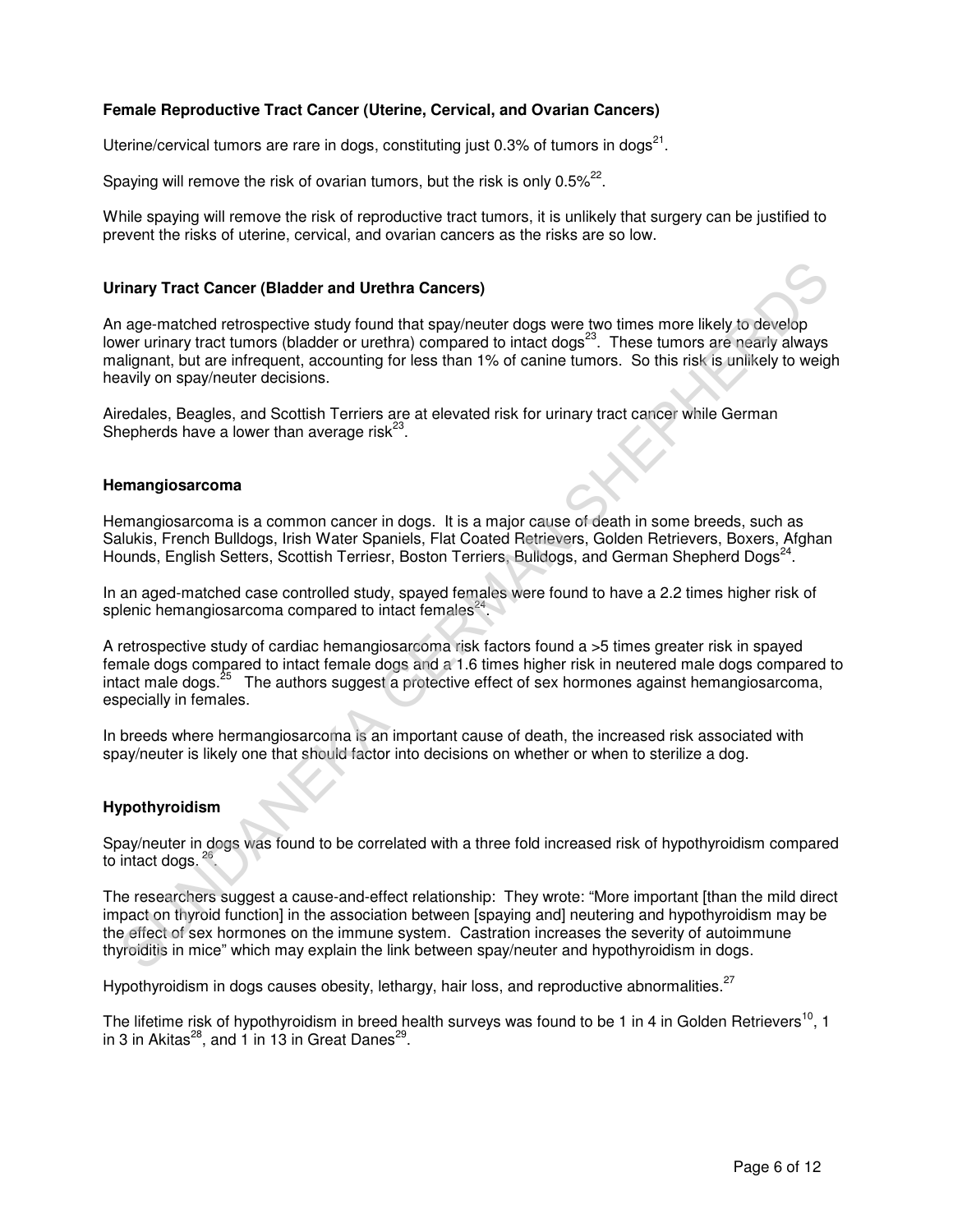# **Obesity**

Owing to changes in metabolism, spay/neuter dogs are more likely to be overweight or obese than intact dogs. One study found a two fold increased risk of obesity in spayed females compared to intact females<sup>30</sup>. Another study found that spay/neuter dogs were 1.6 (females) or 3.0 (males) times more likely to be obese than intact dogs, and 1.2 (females) or 1.5 (males) times more likely to be overweight than intact dogs<sup>31</sup>.

A survey study of veterinary practices in the UK found that 21% of dogs were obese.<sup>30</sup>

Being obese and/or overweight is associated with a host of health problems in dogs. Overweight dogs are more likely to be diagnosed with hyperadrenocorticism, ruptured cruciate ligament, hypothyroidism, lower urinary tract disease, and oral disease<sup>32</sup>. Obese dogs are more likely to be diagnosed with hypothyroidism, diabetes mellitus, pancreatitis, ruptured cruciate ligament, and neoplasia (tumors) $32$ .

### **Diabetes**

Some data indicate that neutering doubles the risk of diabetes in male dogs, but other data showed no significant change in diabetes risk with neutering<sup>33</sup>. In the same studies, no association was found between spaying and the risk of diabetes.

#### **Adverse Vaccine Reactions**

A retrospective cohort study of adverse vaccine reactions in dogs was conducted, which included allergic reactions, hives, anaphylaxis, cardiac arrest, cardiovascular shock, and sudden death. Adverse reactions were 30% more likely in spayed females than intact females, and 27% more likely in neutered males than intact males<sup>34</sup>.

The investigators discuss possible cause-and-effect mechanisms for this finding, including the roles that sex hormones play in body's ability to mount an immune response to vaccination.<sup>34</sup>

Toy breeds and smaller breeds are at elevated risk of adverse vaccine reactions, as are Boxers, English Bulldogs, Lhasa Apsos, Weimaraners, American Eskimo Dogs, Golden Retrievers, Basset Hounds, Welsh Corgis, Siberian Huskies, Great Danes, Labrador Retrievers, Doberman Pinschers, American Pit Bull Terriers, and Akitas.<sup>34</sup> Mixed breed dogs were found to be at lower risk, and the authors suggest genetic hetereogeneity (hybrid vigor) as the cause.

## **Urogenital Disorders**

Urinary incontinence is common in spayed female dogs, which can occur soon after spay surgery or after a delay of up to several years. The incidence rate in various studies is 4-20% <sup>35,36</sup>,<sup>37</sup> for spayed females compared to only 0.3% in intact females<sup>38</sup>. Urinary incontinence is so strongly linked to spaying that it is commonly called "spay incontinence" and is caused by urethral sphincter incompetence<sup>39</sup>, though the biological mechanism is unknown. Most (but not all) cases of urinary incontinence respond to medical treatment, and in many cases this treatment needs to be continued for the duration of the dog's life.<sup>4</sup> bing obses and/or owerwelpt is associated with a host of health problems in dogs. Overwelching operations and the most of the displacement, hypothyroidism, over the principle or the same interval for the displacement with

A retrospective study found that persistent or recurring urinary tract (bladder) infections (UTIs) were 3-4 times more likely in spayed females dogs than in intact females<sup>41</sup>. Another retrospective study found that female dogs spayed before 5 ½ months of age were 2.76 times more likely to develop UTIs compared to those spayed after 5  $\frac{1}{2}$  months of age.<sup>42</sup>

Depending on the age of surgery, spaying causes abnormal development of the external genitalia. Spayed females were found to have an increased risk of recessed vulva, vaginal dermatitis, vaginitis, and UTIs.<sup>4</sup> The risk is higher still for female dogs spayed before puberty.<sup>4</sup>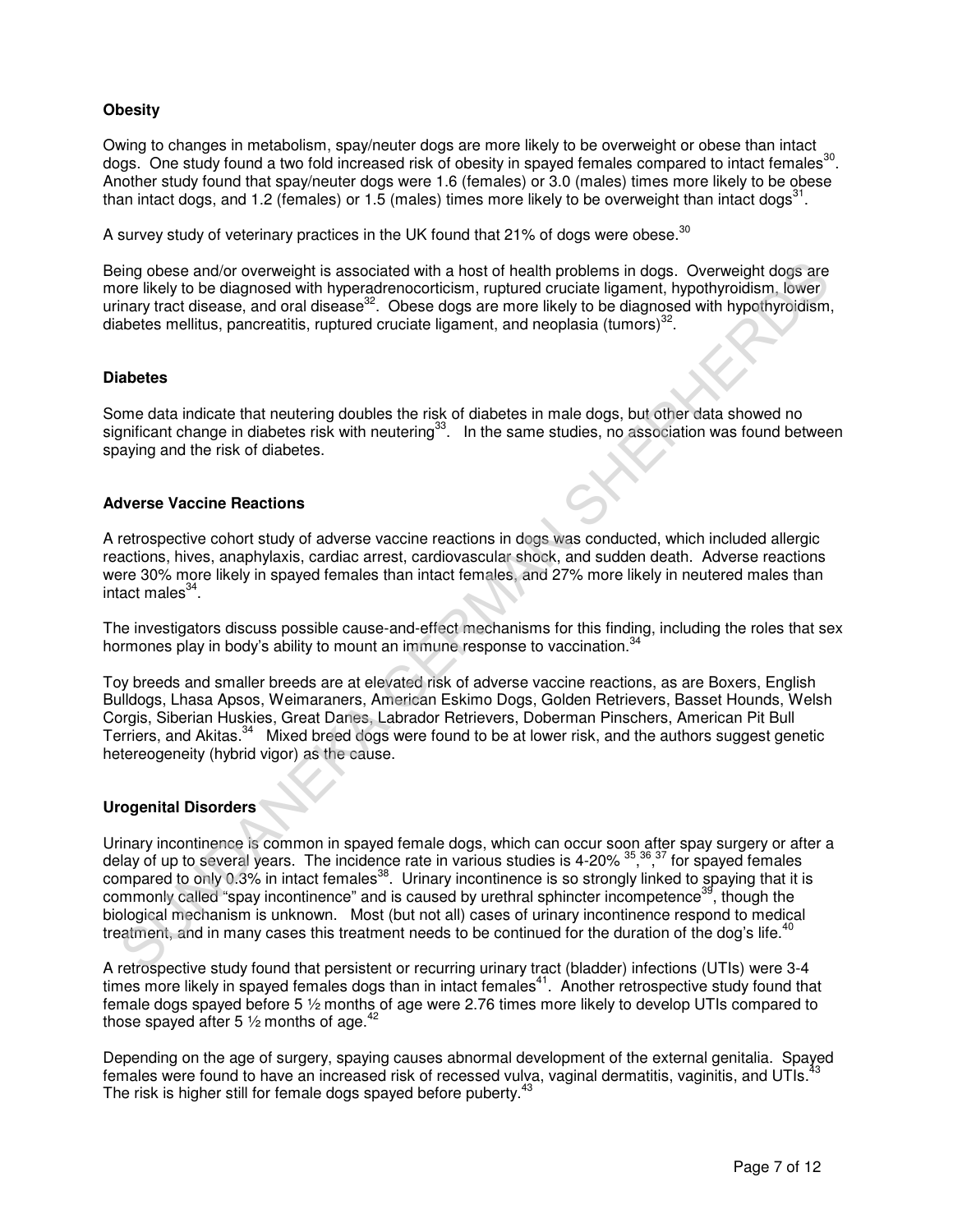# **Pyometra (Infection of the Uterus)**

Pet insurance data in Sweden (where spaying is very uncommon) found that 23% of all female dogs developed pyometra before 10 years of age<sup>44</sup>. Bernese Mountain dogs, Rottweilers, rough-haired Collies, Cavalier King Charles Spaniels and Golden Retrievers were found to be high risk breeds<sup>44</sup>. Female dogs that have not whelped puppies are at elevated risk for pyometra<sup>45</sup>. Rarely, spayed female dogs can develop "stump pyometra" related to incomplete removal of the uterus.

Pyometra can usually be treated surgically or medically, but 4% of pyometra cases led to death $44$ . Combined with the incidence of pyometra, this suggests that about 1% of intact female dogs will die from pyometra.

# **Perianal Fistulas**

Male dogs are twice as likely to develop perianal fistulas as females, and spay/neutered dogs have a decreased risk compared to intact dogs<sup>46</sup>.

German Shepherd Dogs and Irish Setters are more likely to develop perianal fistulas than are other breeds. $46$ 

### **Non-cancerous Disorders of the Prostate Gland**

The incidence of benign prostatic hypertrophy (BPH, enlarged prostate) increases with age in intact male dogs, and occurs in more than 80% of intact male dogs older than the age of 5 years<sup>47</sup>. Most cases of BPH cause no problems, but in some cases the dog will have difficulty defecating or urinating.

Neutering will prevent BPH. If neutering is done after the prostate has become enlarged, the enlarged prostate will shrink relatively quickly.

BPH is linked to other problems of the prostate gland, including infections, abscesses, and cysts, which can sometimes have serious consequences.

# **Orthopedic Disorders**

In a study of beagles, surgical removal of the ovaries (as happens in spaying) caused an increase in the rate of remodeling of the ilium (pelvic bone)<sup>48</sup>, suggesting an increased risk of hip dysplasia with spaying. Spaying was also found to cause a net loss of bone mass in the spine <sup>49</sup> .

Spay/neuter of immature dogs delays the closure of the growth plates in bones that are still growing, causing those bones to end up significantly longer than in intact dogs or those spay/neutered after maturity<sup>50</sup>. Since the growth plates in various bones close at different times, spay/neuter that is done after some growth plates have closed but before other growth plates have closed might result in a dog with unnatural proportions, possibly impacting performance and long term durability of the joints. orontra can usually be treated surgically or medically, but 4% of pyometra cases led to death<sup>14</sup>.<br>
Sumbined with the incidence of pyometra, this suggests that about 1% of intact fermale dogs will die from<br>
phonetra.<br> **Ext** 

Spay/neuter is associated with a two fold increased risk of cranial cruciate ligament rupture<sup>51</sup>. Perhaps this is associated with the increased risk of obesity $^{30}$ .

Spay/neuter before 5 ½ months of age is associated with a 70% increased aged-adjusted risk of hip dysplasia compared to dogs spayed/neutered after 5 ½ months of age, though there were some indications that the former may have had a lower severity manifestation of the disease<sup>42</sup>. The researchers suggest "it is possible that the increase in bone length that results from early-age gonadectomy results in changes in joint conformation, which could lead to a diagnosis of hip dysplasia."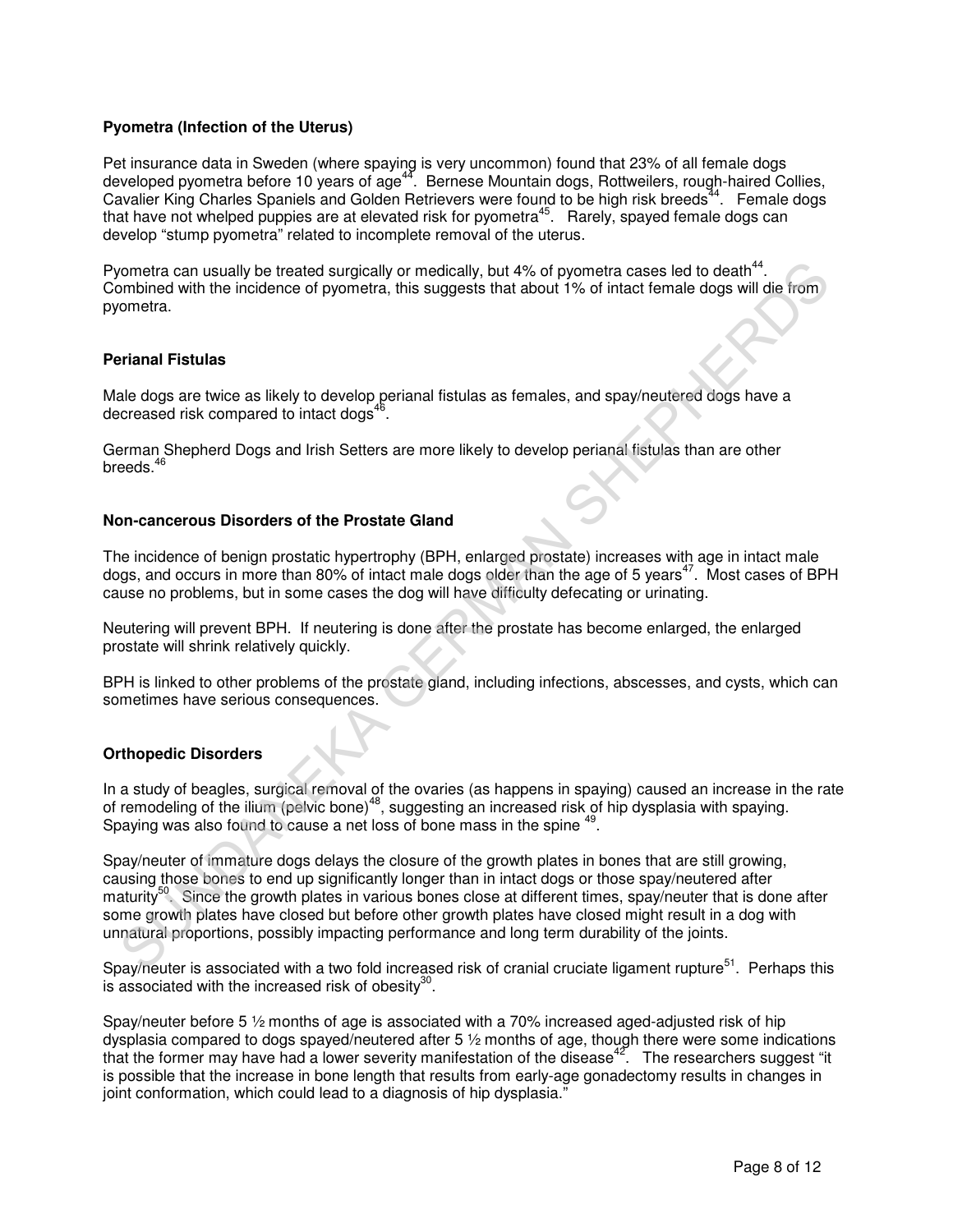In a breed health survey study of Airedales, spay/neuter dogs were significantly more likely to suffer hip dysplasia as well as "any musculoskeletal disorder", compared to intact dogs<sup>52</sup>, however possible confounding factors were not controlled for, such as the possibility that some dogs might have been spayed/neutered because they had hip dysplasia or other musculoskeletal disorders.

Compared to intact dogs, another study found that dogs neutered six months prior to a diagnosis of hip dysplasia were 1.5 times as likely to develop clinical hip dysplasia.<sup>53</sup>

Compared to intact dogs, spayed/neutered dogs were found to have a 3.1 fold higher risk of patellar luxation.<sup>54</sup>

# **Geriatric Cognitive Impairment**

Neutered male dogs and spayed female dogs are at increased risk of progressing from mild to severe geriatric cognitive impairment compared to intact male dogs<sup>55</sup>. There weren't enough intact geriatric females available for the study to determine their risk.

Geriatric cognitive impairment includes disorientation in the house or outdoors, changes in social interactions with human family members, loss of house training, and changes in the sleep-wake cycle<sup>55</sup>.

The investigators state "This finding is in line with current research on the neuro-protective roles of testosterone and estrogen at the cellular level and the role of estrogen in preventing Alzheimer's disease in human females. One would predict that estrogens would have a similar protective role in the sexually intact female dogs; unfortunately too few sexually intact female dogs were available for inclusion in the present study to test the hypothesis"<sup>5</sup> eriatric Cognitive Impairment<br>
eriatric Cognitive Impairment<br>
eriatric Cognitive Impairment<br>
sultered male dogs and spayed female dogs are at increased risk of progressing from mild to severe<br>
eriatric cognitive impairment

# **CONCLUSIONS**

An objective reading of the veterinary medical literature reveals a complex situation with respect to the longterm health risks and benefits associated with spay/neuter in dogs. The evidence shows that spay/neuter correlates with both positive AND adverse health effects in dogs. It also suggests how much we really do not yet understand about this subject.

On balance, it appears that no compelling case can be made for neutering most male dogs to prevent future health problems, especially immature male dogs. The number of health problems associated with neutering may exceed the associated health benefits in most cases.

For female dogs, the situation is more complex. The number of health benefits associated with spaying may exceed the associated health problems in many (not all) cases. On balance, whether spaying improves the odds of overall good health or degrades them probably depends on the age of the dog and the relative risk of various diseases in the different breeds.

The traditional spay/neuter age of six months as well as the modern practice of pediatric spay/neuter appear to predispose dogs to health risks that could otherwise be avoided by waiting until the dog is physically mature, or perhaps in the case of many male dogs, foregoing it altogether unless medically necessary.

The balance of long-term health risks and benefits of spay/neuter will vary from one dog to the next. Breed, age, and gender are variables that must be taken into consideration in conjunction with non-medical factors for each individual dog. Across-the-board recommendations for all dogs do not appear to be supportable from findings in the veterinary medical literature.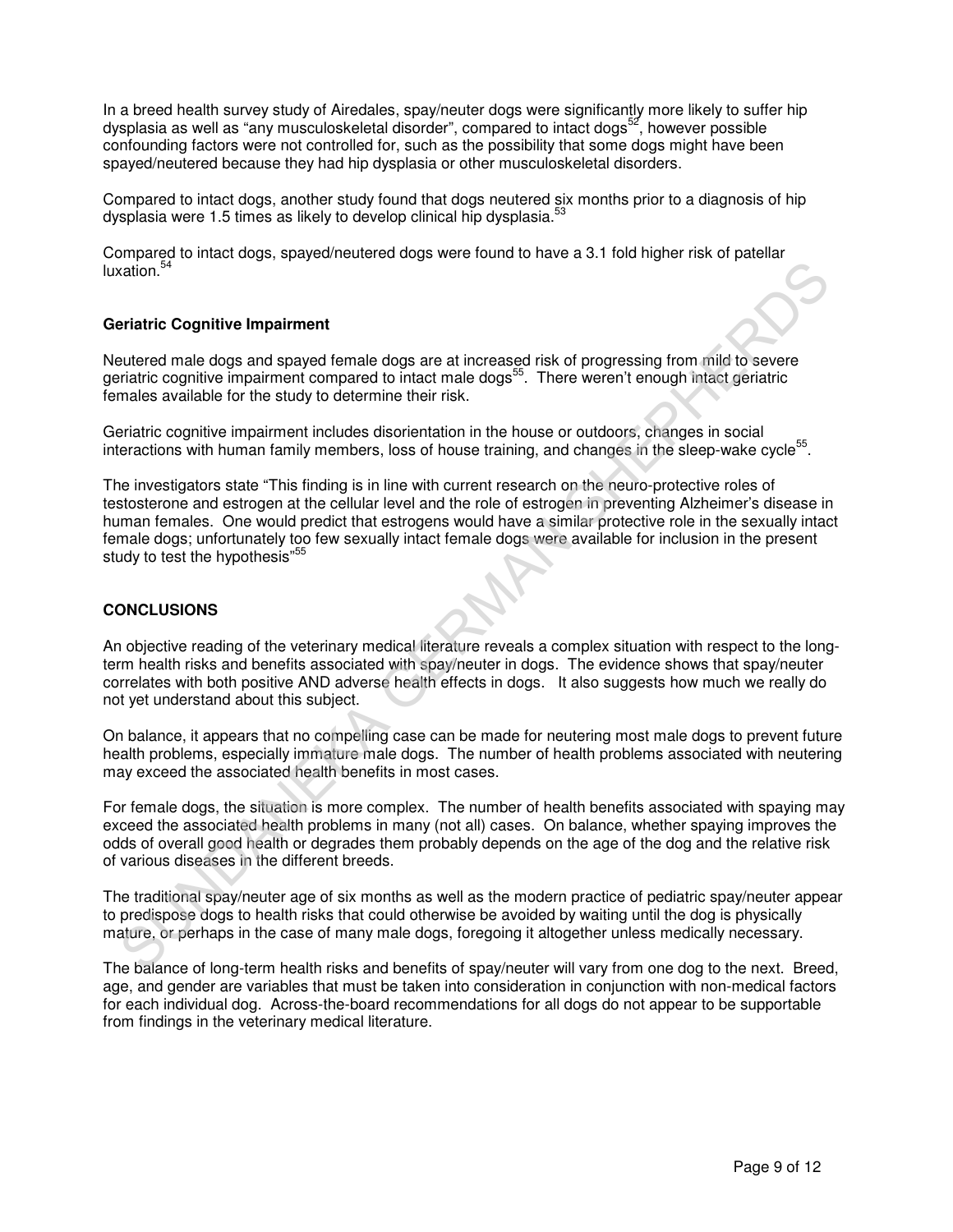#### -**REFERENCES**

<sup>1</sup> Burrow R, Batchelor D, Cripps P. Complications observed during and after ovariohysterectomy of 142 bitches at a veterinary teaching hospital. Vet Rec. 2005 Dec 24-31;157(26):829-33.

<sup>2</sup> Pollari FL, Bonnett BN, Bamsey, SC, Meek, AH, Allen, DG (1996) Postoperative complications of elective surgeries in dogs and cats determined by examining electronic and medical records. Journal of the American Veterinary Medical Association 208, 1882-1886

 $3$  Dorn AS, Swist RA. (1977) Complications of canine ovariohysterectomy. Journal of the American Animal Hospital Association 13, 720-724

<sup>4</sup> Pollari FL, Bonnett BN. Evaluation of postoperative complications following elective surgeries of dogs and cats at private practices using computer records, Can Vet J. 1996 November; 37(11): 672–678.

<sup>5</sup> Teske E, Naan EC, van Dijk EM, van Garderen E, Schalken JA. Canine prostate carcinoma: epidemiological evidence of an increased risk in castrated dogs. Mol Cell Endocrinol. 2002 Nov 29;197(1- 2):251-5.

<sup>6</sup> Sorenmo KU, Goldschmidt M, Shofer F, Ferrocone J. Immunohistochemical characterization of canine prostatic carcinoma and correlation with castration status and castration time. Vet Comparative Oncology. 2003 Mar; 1 (1): 48 Dom AS, Swist RA, (1977), Compilcations of canine ovariohysterectomy, Journal of the American Antimal<br>Pollari A. Soviet RA, (1977), Compilcations of pathomal complications following elective surgeries of dops and<br>Pollari F

 $7$  Weaver, AD. Fifteen cases of prostatic carcinoma in the dog. Vet Rec. 1981; 109, 71-75.

<sup>8</sup> Cohen D, Reif JS, Brodey RS, et al: Epidemiological analysis of the most prevalent sites and types of canine neoplasia observed in a veterinary hospital. Cancer Res 34:2859-2868, 1974

<sup>9</sup> Theilen GH, Madewell BR. Tumors of the genital system. Part II. In:Theilen GH, Madewell BR, eds. Veterinary cancer medicine. 2nd ed.Lea and Febinger, 1987:583–600.

<sup>10</sup> Glickman LT, Glickman N, Thorpe R. The Golden Retriever Club of America National Health Survey 1998-1999 http://www.vet.purdue.edu//epi/golden\_retriever\_final22.pdf

<sup>11</sup> Handbook of Small Animal Practice, 3rd ed

<sup>12</sup> Hayes HM Jr, Pendergrass TW. Canine testicular tumors: epidemiologic features of 410 dogs. Int J Cancer 1976 Oct 15;18(4):482-7

<sup>13</sup> Ru G. Terracini B. Glickman LT. (1998) Host-related risk factors for canine osteosarcoma. Vet J 1998 Jul;156(1):31-9

<sup>14</sup> Cooley DM, Beranek BC, Schlittler DL, Glickman NW, Glickman LT, Waters DJ. Endogenous gonadal hormone exposure and bone sarcoma risk. Cancer Epidemiol Biomarkers Prev. 2002 Nov;11(11):1434-40.

 $15$  Moe L. Population-based incidence of mammary tumours in some dog breeds. J of Reproduction and Fertility Supplment 57, 439-443.

<sup>16</sup> Ferguson HR; Vet Clinics of N Amer: Small Animal Practice; Vol 15, No 3, May 1985

<sup>17</sup> MacEwen EG, Patnaik AK, Harvey HJ Estrogen receptors in canine mammary tumors. Cancer Res., 42: 2255-2259, 1982.

<sup>18</sup> Schneider, R, Dorn, CR, Taylor, DON. Factors Influencing Canine Mammary Cancer Development and Postsurgical Survival. J Natl Cancer Institute, Vol 43, No 6, Dec. 1969

<sup>19</sup> Feinleib M: Breast cancer and artificial menopause: A cohort study. J Nat Cancer Inst 41: 315-329, 1968.

<sup>20</sup> Dorn CR and Schneider R. Inbreeding and canine mammary cancer. A retrospective study. J Natl Cancer Inst. 57: 545-548, 1976.

 $21$  Brodey RS: Canine and feline neoplasia. Adv Vet Sci Comp Med 14:309-354, 1970

<sup>22</sup> Hayes A, Harvey H J: Treatment of metastatic granulosa cell tumor in a dog. J Am Vet Med Assoc 174:1304-1306, 1979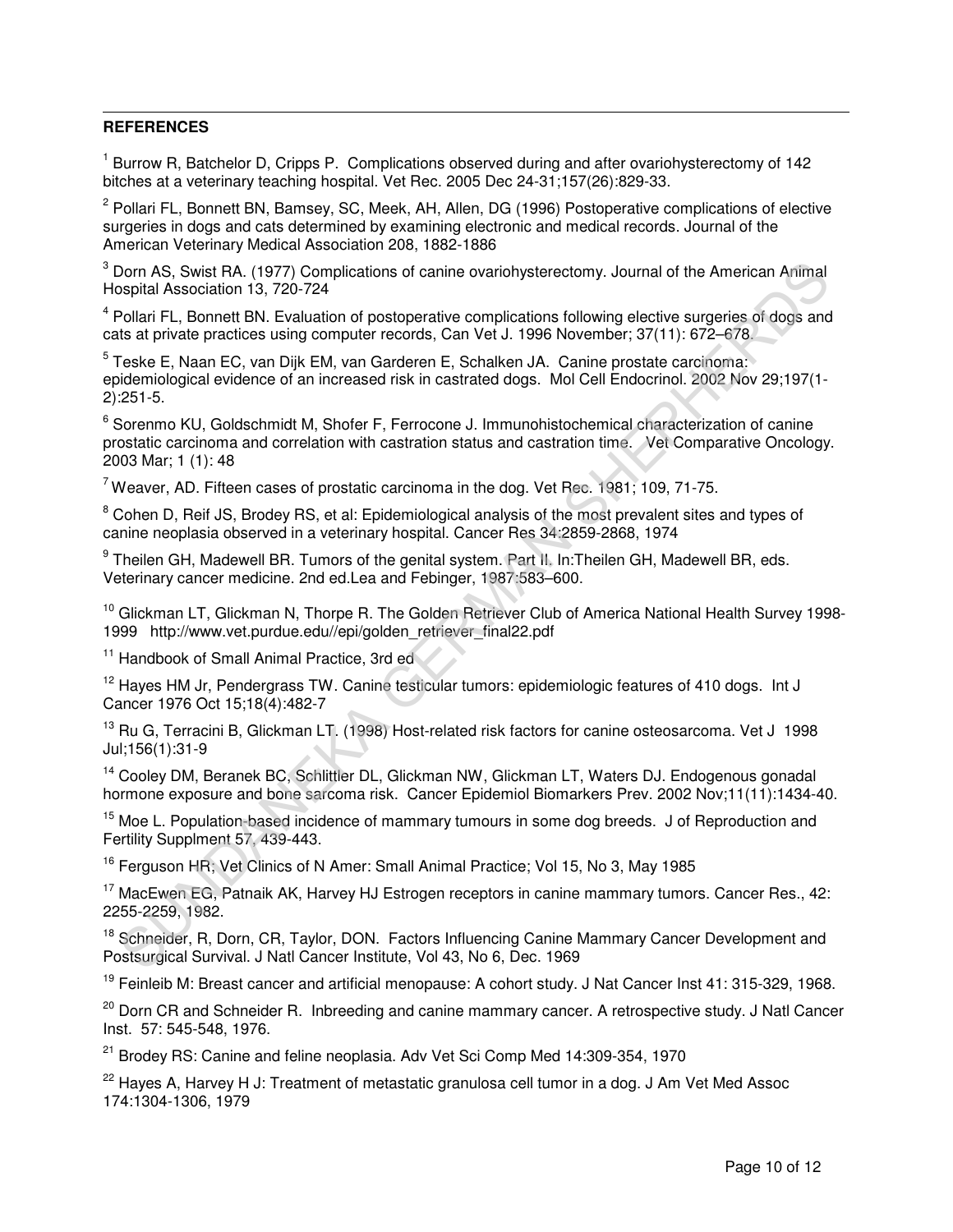$\overline{a}$  $^{23}$  Norris AM, Laing EJ, Valli VE, Withrow SJ. J Vet Intern Med 1992 May; 6(3):145-53

<sup>24</sup> Prymak C, McKee LJ, Goldschmidt MH, Glickman LT. Epidemiologic, clinical, pathologic, and prognostic characteristics of splenic hemangiosarcoma and splenic hematoma in dogs: 217 cases (1985). J Am Vet Med Assoc 1988 Sep; 193(6):706-12

 $25$  Ware WA, Hopper, DL, Cardiac Tumors in Dogs: 1982-1995. J Vet Intern Med 1999:13:95–103.

<sup>26</sup> Panciera DL. Hypothyroidism in dogs: 66 cases (1987-1992). J Am Vet Med Assoc. 1994 Mar 1;204(5):761-7

<sup>27</sup> Panciera DL. Canine hypothyroidism. Part I. Clinical findings and control of thyroid hormone secretion and metabolism. Compend Contin Pract Vet 1990: 12: 689-701.

<sup>28</sup> Glickman LT, Glickman N, Raghaven M, The Akita Club of America National Health Survey 2000-2001. http://www.vet.purdue.edu/epi/akita\_final\_2.pdf

<sup>29</sup> Glickman LT, HogenEsch H, Raghavan M, Edinboro C, Scott-Moncrieff C. Final Report to the Hayward Foundation and The Great Dane Health Foundation of a Study Titled Vaccinosis in Great Danes. 1 Jan 2004. http://www.vet.purdue.edu/epi/great\_dane\_vaccinosis\_fullreport\_jan04.pdf 204(5):761-7<br>Panciera DL. Canine hypothyroidism. Part I. Clinical findings and control of thyroid hormone secretion an<br>Flatolism. Compend Contin Pract Vet 1980: 12: 689-701.<br>
Gliektman NT, Gliektman N, Raghaven M, The Akit

<sup>30</sup> Edney AT, Smith PM. Study of obesity in dogs visiting veterinary practices in the United Kingdom. .Vet Rec. 1986 Apr 5;118(14):391-6.

<sup>31</sup> McGreevy PD, Thomson PC, Pride C, Fawcett A, Grassi T, Jones B. Prevalence of obesity in dogs examined by Australian veterinary practices and the risk factors involved. Vet Rec. 2005 May 28;156(22):695-702.

<sup>32</sup> Lund EM, Armstrong PJ, Kirk, CA, Klausner, JS. Prevalence and Risk Factors for Obesity in Adult Dogs from Private US Veterinary Practices. Intern J Appl Res Vet Med • Vol. 4, No. 2, 2006.

<sup>33</sup> Marmor M, Willeberg P, Glickman LT, Priester WA, Cypess RH, Hurvitz AI. Epizootiologic patterns of diabetes mellitus in dogs Am J Vet Res. 1982 Mar;43(3):465-70. ..

<sup>34</sup> Moore GE, Guptill LF, Ward MP, Glickman NW, Faunt KF, Lewis HB, Glickman LT. Adverse events diagnosed within three days of vaccine administration in dogs. JAVMA Vol 227, No 7, Oct 1, 2005

<sup>35</sup> Thrusfield MV, Holt PE, Muirhead RH. Acquired urinary incontinence in bitches: its incidence and relationship to neutering practices.. J Small Anim Pract. 1998. Dec;39(12):559-66.

<sup>36</sup> Stocklin-Gautschi NM, Hassig M, Reichler IM, Hubler M, Arnold S. The relationship of urinary incontinence to early spaying in bitches. J Reprod Fertil Suppl. 2001;57:233-6...

<sup>37</sup> Arnold S, Arnold P, Hubler M, Casal M, and Rüsch P. Urinary Incontinence in spayed bitches: prevalence and breed disposition. European Journal of Campanion Animal Practice. 131, 259-263.

<sup>38</sup> Thrusfield MV 1985 Association between urinary incontinence and spaying in bitches Vet Rec 116 695

<sup>39</sup> Richter KP, Ling V. Clinical response and urethral pressure profile changes after phenypropanolamine in dogs with primary sphincter incompetence. J Am Vet Med Assoc 1985: 187: 605-611.

<sup>40</sup> Holt PE. Urinary incontinence in dogs and cats. Vet Rec 1990: 127: 347-350.

<sup>41</sup> Seguin MA, Vaden SL, Altier C, Stone E, Levine JF (2003) Persistent Urinary Tract Infections and Reinfections in 100 Dogs (1989–1999). Journal of Veterinary Internal Medicine: Vol. 17, No. 5 pp. 622–631.

<sup>42</sup> Spain CV, Scarlett JM, Houpt KA. Long-term risks and benefits of early-age gonadectomy in dogs. JAVMA 2004;224:380-387.

<sup>43</sup> Verstegen-Onclin K, Verstegen J. Non-reproductive Effects of Spaying and Neutering: Effects on the Urogenital System. Proceedings of the Third International Symposium on Non-Surgical Contraceptive Methods for Pet Population Control

http://www.acc-d.org/2006%20Symposium%20Docs/Session%20I.pdf

<sup>44</sup> Hagman R: New aspects of canine pyometra. Doctoral thesis, Swedish University of Agricultural Sciences, Uppsala, 2004.